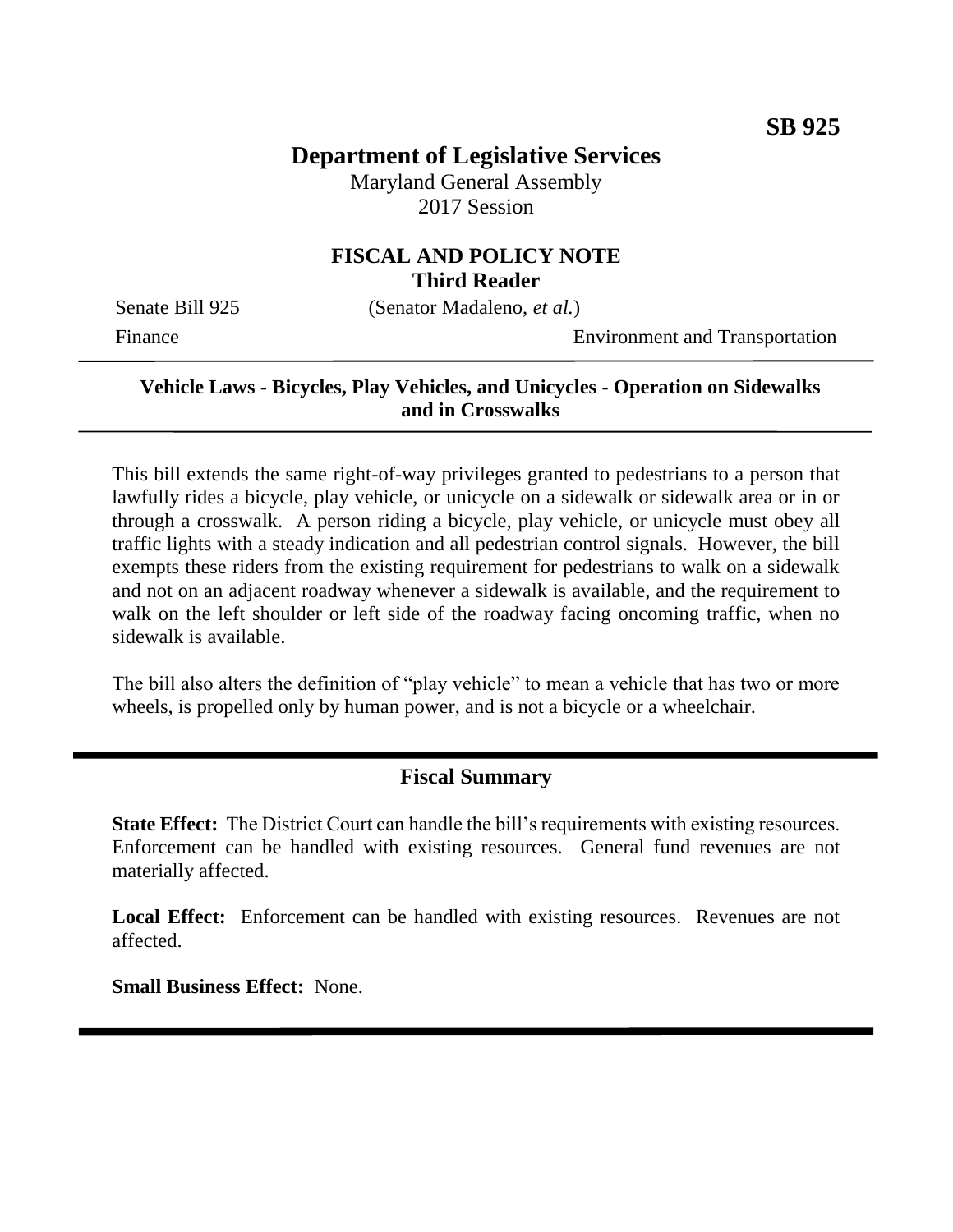# **Analysis**

#### **Current Law:**

*Bicycles:* A "bicycle" is a vehicle that (1) is designed to be operated by human power; (2) has two or three wheels, with one being more than 14 inches in diameter; and (3) has a drive mechanism other than pedals directly attached to a drive wheel; a "bicycle" may also be an electric bicycle or moped. However, with regard to the provisions that govern driving on sidewalks, the term "bicycle" does not include "moped" as defined in the Maryland Vehicle Law.

A "play vehicle" is a vehicle with two or three wheels that is propelled only by human power and is not a bicycle.

*Bicyclist Rights and Duties*: Generally, Maryland's traffic laws apply to bicycles and motor scooters. A cyclist or person on a motor scooter may not ride on any roadway where the posted maximum speed limit is more than 50 miles an hour. Where there is not a bike lane paved to a smooth surface, a person operating a bicycle or a motor scooter may use the roadway or the shoulder. Where there is a bike lane paved to a smooth surface, a person operating a bicycle or a motor scooter must use the bike lane and may not ride on the roadway, except (1) when overtaking and passing another bicycle, motor scooter, pedestrian, or other vehicle within the bike lane if the overtaking and passing cannot be done safely within the bike lane; (2) when preparing for a left turn at an intersection or into an alley, private road, or driveway; (3) when reasonably necessary to leave the bike lane to avoid debris or other hazardous condition; or (4) when reasonably necessary to leave the bike lane because the bike lane is overlaid with a right turn lane, merge lane, or other marking that breaks the continuity of the bike lane.

*Bicycles on Sidewalks:* Where allowed by local ordinance, a person may ride a bicycle, play vehicle, or unicycle on a sidewalk or sidewalk area. In a place where a person may ride a bicycle on a sidewalk or sidewalk area, a person may also ride the bicycle from the curb or edge of the roadway in or through a crosswalk to the opposite curb or edge of the roadway.

SB 925/ Page 2 *Pedestrian Rights and Duties:* A pedestrian may not suddenly leave a curb or other place of safety and walk or run into the path of a vehicle that is so close that it is impossible for the driver to yield. A driver of a vehicle approaching a crosswalk or unmarked crosswalk at an intersection may not overtake and pass another vehicle that is stopped to let a pedestrian cross the roadway. When no traffic control signal is in operation, a vehicle must come to a stop when a pedestrian is on the half of the roadway on which the vehicle is traveling or when a pedestrian is approaching from an adjacent lane on the highway. If practicable, a pedestrian must walk on the right half of a crosswalk. A person who violates